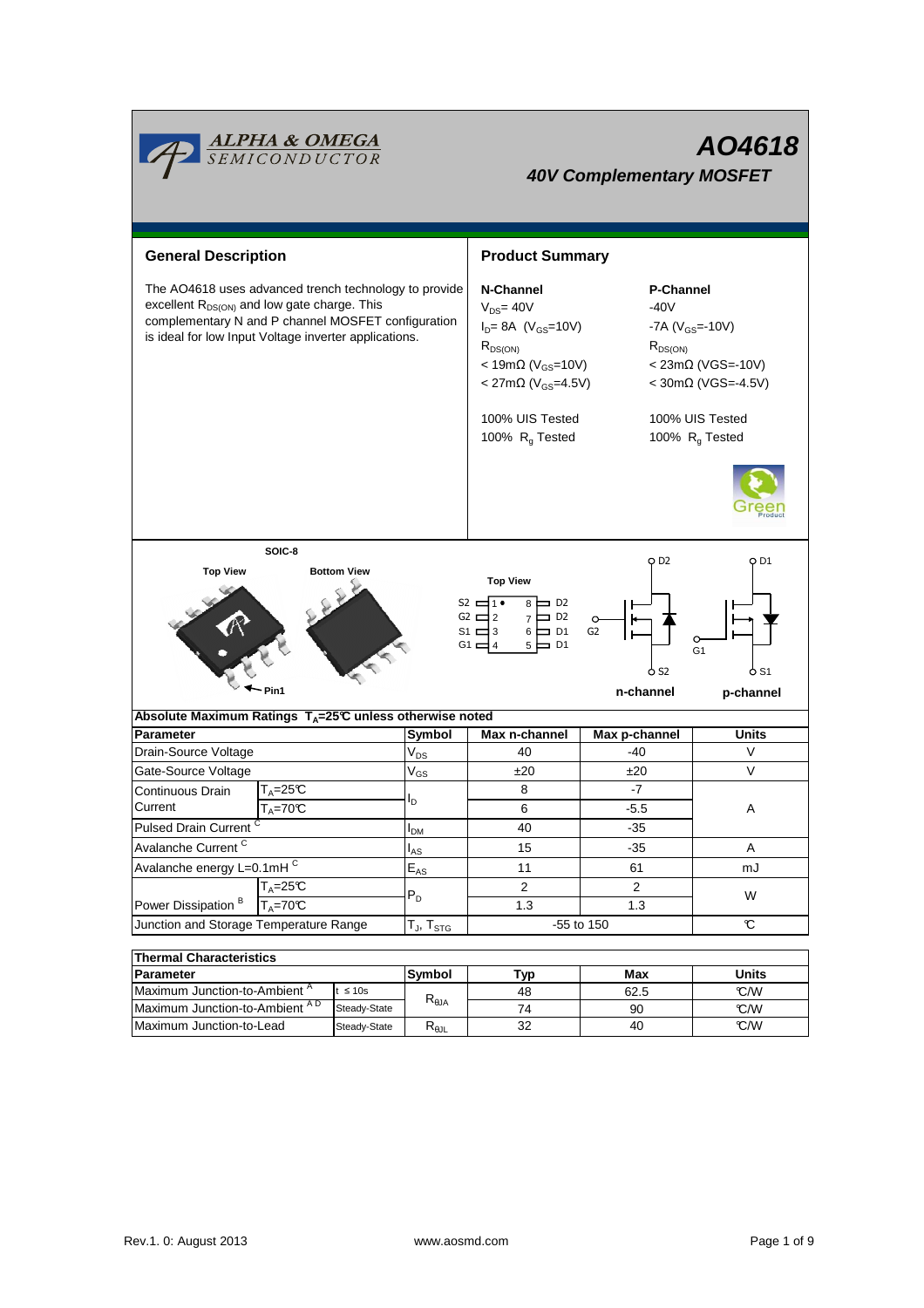

#### **N-Channel Electrical Characteristics (TJ=25°C unless otherwise noted)**

| <b>Symbol</b>                           | <b>Parameter</b>                      | <b>Conditions</b>                                                                                 |              | Min | <b>Typ</b>     | <b>Max</b> | <b>Units</b> |  |
|-----------------------------------------|---------------------------------------|---------------------------------------------------------------------------------------------------|--------------|-----|----------------|------------|--------------|--|
| <b>STATIC PARAMETERS</b>                |                                       |                                                                                                   |              |     |                |            |              |  |
| <b>BV<sub>DSS</sub></b>                 | Drain-Source Breakdown Voltage        | $I_D = 250 \mu A$ , $V_{GS} = 0V$                                                                 |              | 40  |                |            | $\vee$       |  |
| $I_{DSS}$                               | Zero Gate Voltage Drain Current       | $V_{DS}$ =40V, $V_{GS}$ =0V                                                                       |              |     |                | 1          | μA           |  |
|                                         |                                       |                                                                                                   | $T_J = 55C$  |     |                | 5          |              |  |
| $I_{GSS}$                               | Gate-Body leakage current             | $V_{DS}=0V$ , $V_{GS}=±20V$                                                                       |              |     |                | ±100       | nA           |  |
| $\mathsf{V}_{\mathsf{GS}(\mathsf{th})}$ | Gate Threshold Voltage                | $V_{DS} = V_{GS} I_D = 250 \mu A$                                                                 |              | 1.4 | 1.9            | 2.4        | $\vee$       |  |
| $R_{DS(ON)}$                            | Static Drain-Source On-Resistance     | $V_{GS}$ =10V, I <sub>n</sub> =8A                                                                 |              |     | 15.4           | 19         | $m\Omega$    |  |
|                                         |                                       |                                                                                                   | $T_i = 125C$ |     | 22.5           | 29         |              |  |
|                                         |                                       | $V_{GS}$ =4.5V, $I_D$ =4A                                                                         |              |     | 21             | 27         | $m\Omega$    |  |
| $g_{FS}$                                | <b>Forward Transconductance</b>       | $V_{DS}=5V$ , $I_D=8A$                                                                            |              |     | 33             |            | S            |  |
| $V_{SD}$                                | Diode Forward Voltage                 | $Is=1A, VGS=0V$                                                                                   |              |     | 0.75           | 1          | $\vee$       |  |
| ıs.                                     | Maximum Body-Diode Continuous Current |                                                                                                   |              |     |                | 2.5        | A            |  |
|                                         | <b>DYNAMIC PARAMETERS</b>             |                                                                                                   |              |     |                |            |              |  |
| $C_{iss}$                               | <b>Input Capacitance</b>              | $V_{GS}$ =0V, $V_{DS}$ =20V, f=1MHz                                                               |              |     | 415            |            | pF           |  |
| $C_{\rm oss}$                           | <b>Output Capacitance</b>             |                                                                                                   |              |     | 112            |            | pF           |  |
| $C_{\text{rss}}$                        | Reverse Transfer Capacitance          |                                                                                                   |              |     | 11             |            | рF           |  |
| $R_{q}$                                 | Gate resistance                       | $V_{GS}$ =0V, $V_{DS}$ =0V, f=1MHz                                                                |              | 1   | 2.2            | 3.5        | Ω            |  |
| <b>SWITCHING PARAMETERS</b>             |                                       |                                                                                                   |              |     |                |            |              |  |
| $Q_q(10V)$                              | <b>Total Gate Charge</b>              | $V_{GS}$ =10V, $V_{DS}$ =20V, $I_D$ =8A                                                           |              |     | 6.5            | 12         | nC           |  |
| $Q_g(4.5V)$                             | <b>Total Gate Charge</b>              |                                                                                                   |              |     | 3              | 6          | nC           |  |
| $\mathsf{Q}_{\text{gs}}$                | Gate Source Charge                    |                                                                                                   |              |     | 1.2            |            | nC           |  |
| $\mathbf{Q}_{\text{gd}}$                | Gate Drain Charge                     |                                                                                                   |              |     | 1.1            |            | nC           |  |
| $t_{D(on)}$                             | Turn-On DelayTime                     |                                                                                                   |              |     | $\overline{4}$ |            | ns           |  |
| $t_r$                                   | Turn-On Rise Time                     | $V_{\text{GS}} = 10V$ , $V_{\text{DS}} = 20V$ , $R_1 = 2.5\Omega$ ,<br>$R_{\text{GEN}} = 3\Omega$ |              |     | 3              |            | ns           |  |
| $t_{D(off)}$                            | Turn-Off DelayTime                    |                                                                                                   |              |     | 15             |            | ns           |  |
| $t_f$                                   | <b>Turn-Off Fall Time</b>             |                                                                                                   |              |     | $\overline{2}$ |            | ns           |  |
| $\mathsf{t}_{\mathsf{rr}}$              | Body Diode Reverse Recovery Time      | $I_F = 8A$ , dl/dt=100A/ $\mu$ s                                                                  |              |     | 12.5           |            | ns           |  |
| $Q_{rr}$                                | Body Diode Reverse Recovery Charge    | $I_F = 8A$ , dl/dt=100A/ $\mu$ s                                                                  |              |     | 3.5            |            | nC           |  |

A. The value of R<sub>BJA</sub> is measured with the device mounted on 1in<sup>2</sup> FR-4 board with 2oz. Copper, in a still air environment with T<sub>A</sub> =25° C. The value in any given application depends on the user's specific board design.

B. The power dissipation P<sub>D</sub> is based on T<sub>J(MAX)</sub>=150°C, using  $\leq 10$ s junction-to-ambient thermal resistance.

C. Repetitive rating, pulse width limited by junction temperature  $T_{J(MAX)}$ =150°C. Ratings are based on low frequency and duty cycles to keep  $initialT = 25^\circ$  C.

D. The R<sub>6JA</sub> is the sum of the thermal impedence from junction to lead R<sub>6JL</sub> and lead to ambient.<br>E. The static characteristics in Figures 1 to 6 are obtained using <300μs pulses, duty cycle 0.5% max.<br>F. These curves ar 2oz. Copper, assuming a maximum junction temperature of T<sub>J(MAX)</sub>=150°C. The SOA curve provides a single pulse rating.

THIS PRODUCT HAS BEEN DESIGNED AND QUALIFIED FOR THE CONSUMER MARKET. APPLICATIONS OR USES AS CRITICAL COMPONENTS IN LIFE SUPPORT DEVICES OR SYSTEMS ARE NOT AUTHORIZED. AOS DOES NOT ASSUME ANY LIABILITY ARISING OUT OF SUCH APPLICATIONS OR USES OF ITS PRODUCTS. AOS RESERVES THE RIGHT TO IMPROVE PRODUCT DESIGN, FUNCTIONS AND RELIABILITY WITHOUT NOTICE.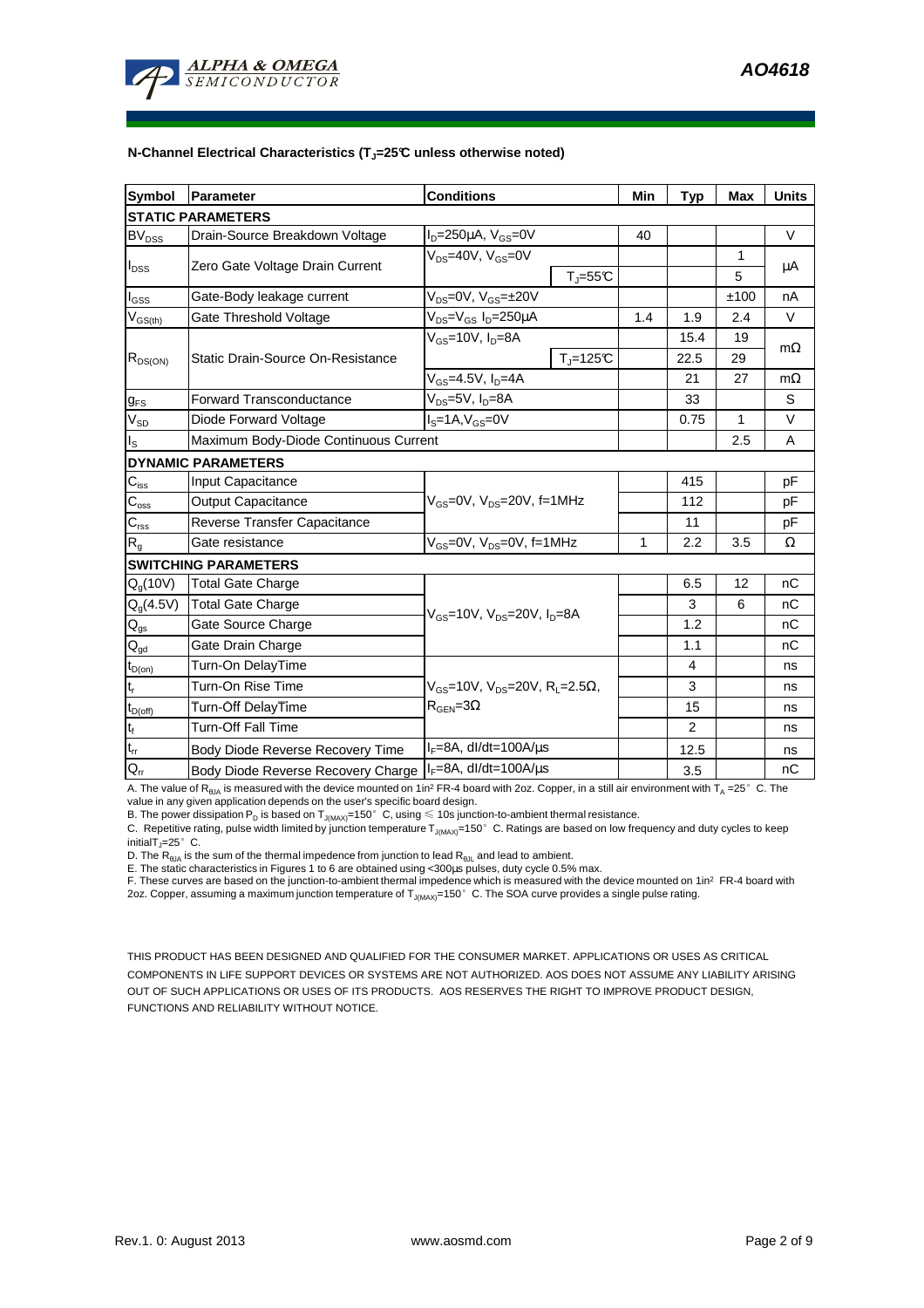### **N-Channel: TYPICAL ELECTRICAL AND THERMAL CHARACTERISTICS**

**ALPHA & OMEGA SEMICONDUCTOR** 

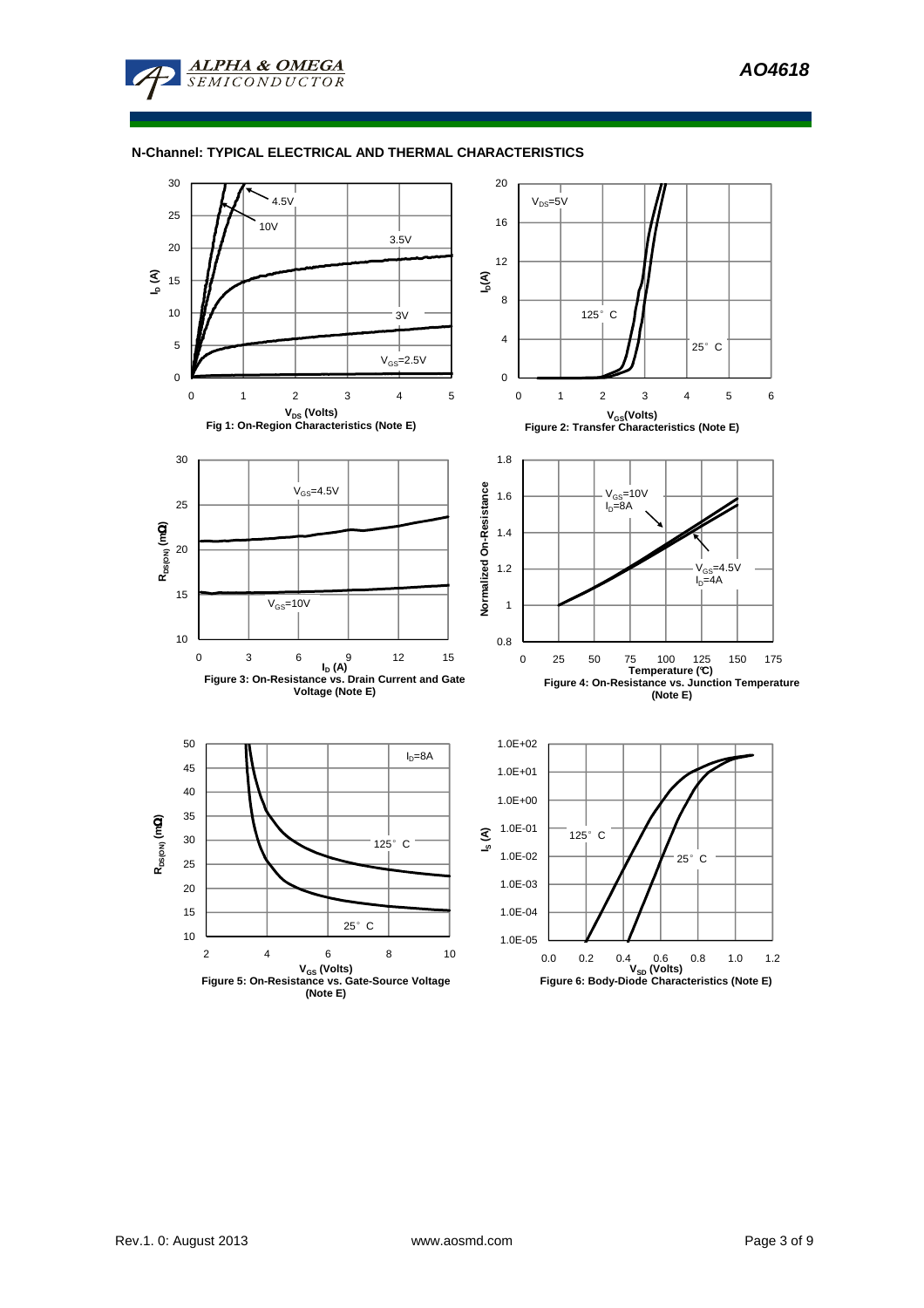

#### **N-Channel: TYPICAL ELECTRICAL AND THERMAL CHARACTERISTICS**

**ALPHA & OMEGA** SEMICONDUCTOR

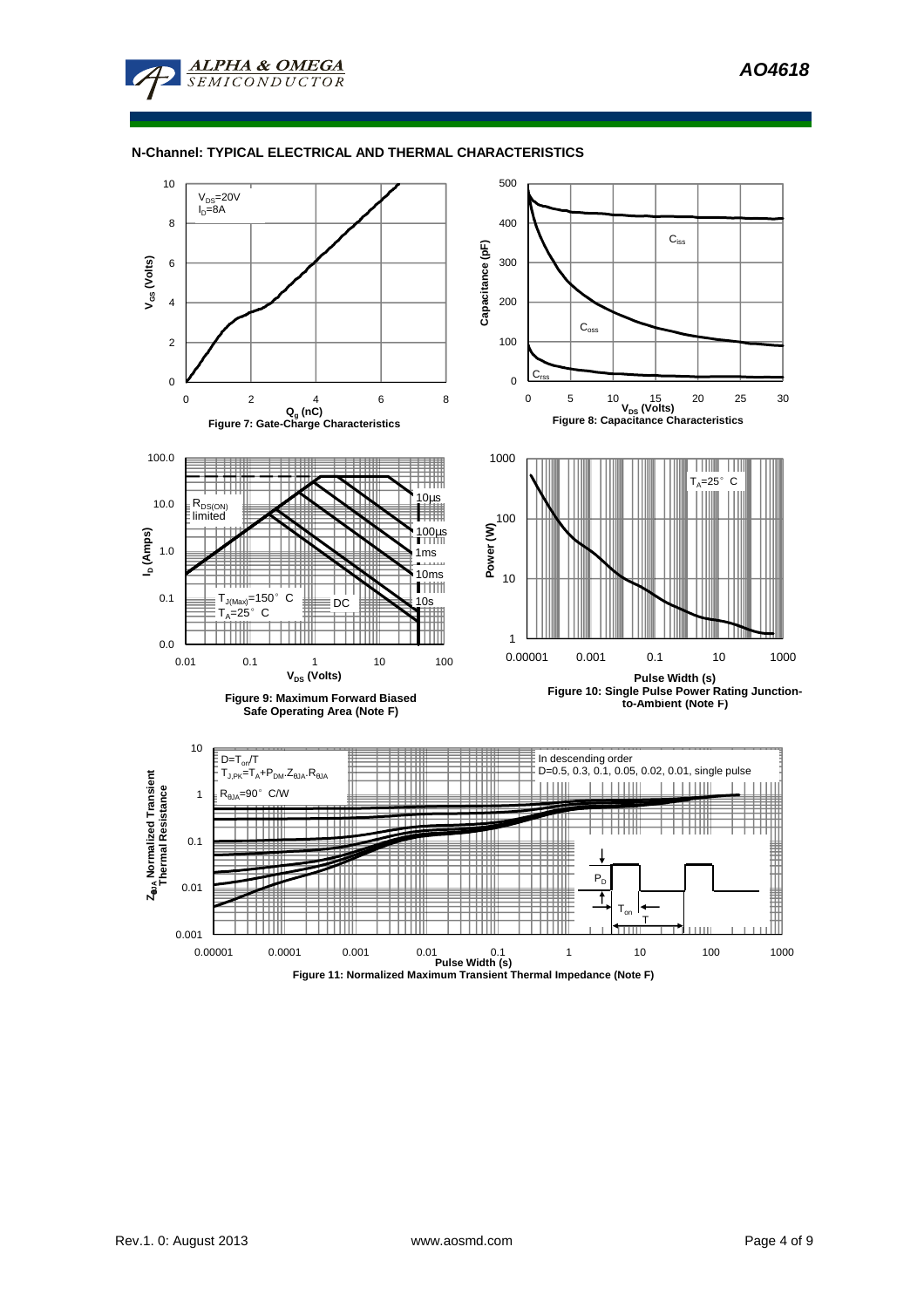

### Gate Charge Test Circuit & Waveform





### Resistive Switching Test Circuit & Waveforms





# Unclamped Inductive Switching (UIS) Test Circuit & Waveforms





### Diode Recovery Test Circuit & Waveforms



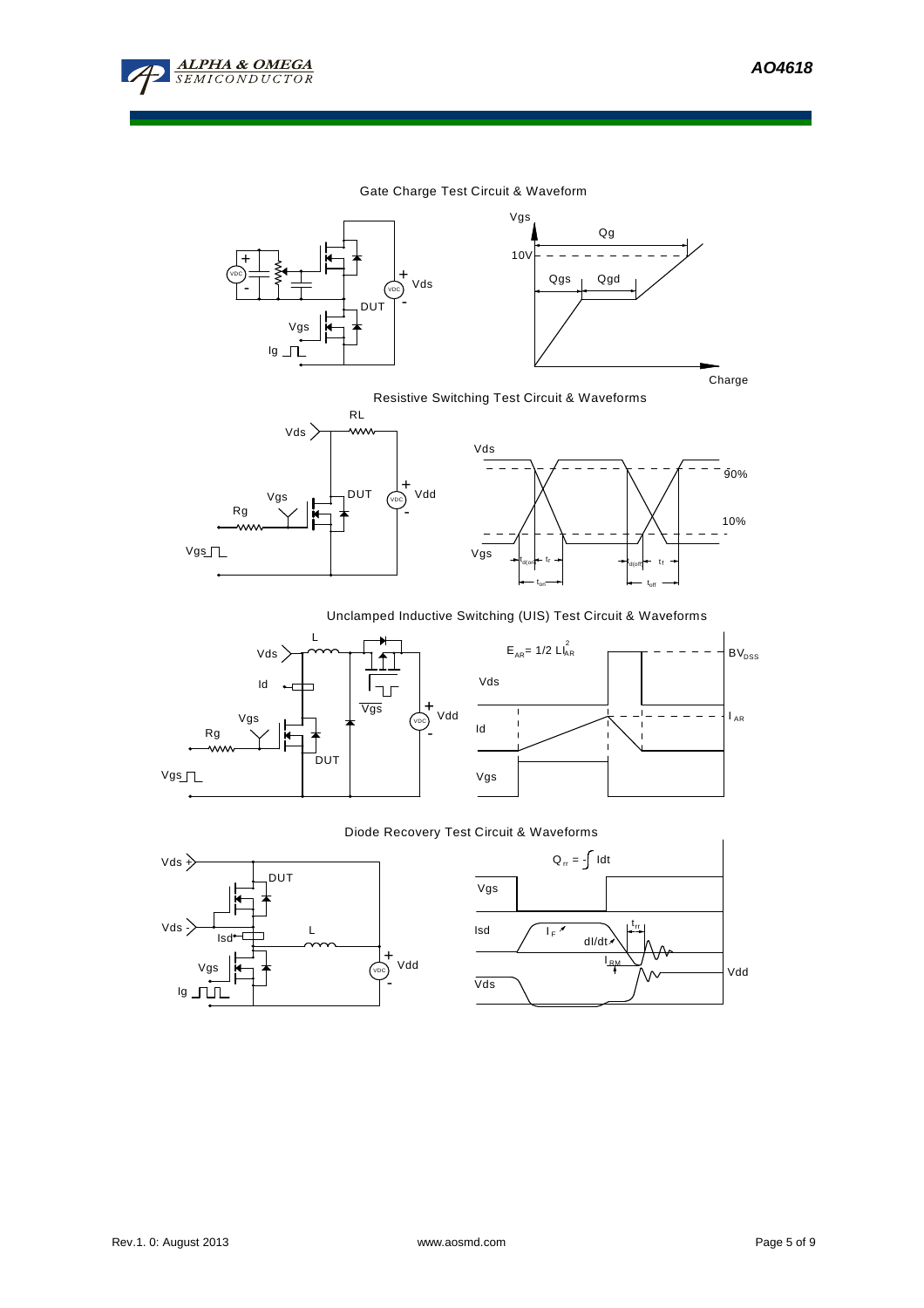

#### **P-Channel Electrical Characteristics (TJ=25°C unless otherwise noted)**

| <b>Symbol</b>                          | Parameter                             | <b>Conditions</b>                                                      |        | <b>Typ</b> | <b>Max</b> | <b>Units</b> |  |  |
|----------------------------------------|---------------------------------------|------------------------------------------------------------------------|--------|------------|------------|--------------|--|--|
| <b>STATIC PARAMETERS</b>               |                                       |                                                                        |        |            |            |              |  |  |
| BV <sub>DSS</sub>                      | Drain-Source Breakdown Voltage        | $I_{D} = -250 \mu A$ , $V_{GS} = 0V$                                   | $-40$  |            |            | $\vee$       |  |  |
| $I_{DSS}$                              | Zero Gate Voltage Drain Current       | $V_{DS}$ =-40V, $V_{GS}$ =0V                                           |        |            | -1         |              |  |  |
|                                        |                                       | $T_{J} = 55C$                                                          |        |            | $-5$       | μA           |  |  |
| $\mathsf{l}_{\mathsf{GSS}}$            | Gate-Body leakage current             | $V_{DS} = 0V$ , $V_{GS} = \pm 20V$                                     |        |            | ±100       | nA           |  |  |
| $V_{GS(th)}$                           | Gate Threshold Voltage                | $V_{DS} = V_{GS} I_D = -250 \mu A$                                     | $-1.7$ | $-1.9$     | $-3$       | $\vee$       |  |  |
|                                        |                                       | $V_{\rm \scriptscriptstyle GS}$ =-10V, I <sub>n</sub> =-7A             |        | 19         | 23         | $m\Omega$    |  |  |
| $R_{DS(ON)}$                           | Static Drain-Source On-Resistance     | $T_{\text{J}}$ =125°C                                                  |        | 28.5       | 35         |              |  |  |
|                                        |                                       | $V_{GS} = -4.5V, I_D = -4A$                                            |        | 24         | 30         | $m\Omega$    |  |  |
| $g_{FS}$                               | <b>Forward Transconductance</b>       | $V_{DS}$ =-5V, I <sub>D</sub> =-7A                                     |        | 26         |            | S            |  |  |
| $V_{SD}$                               | Diode Forward Voltage                 | $IS=-1A, VGS=0V$                                                       |        | $-0.74$    | $-1$       | V            |  |  |
| $I_{\rm S}$                            | Maximum Body-Diode Continuous Current |                                                                        |        |            | $-2.5$     | A            |  |  |
| <b>DYNAMIC PARAMETERS</b>              |                                       |                                                                        |        |            |            |              |  |  |
| $C_{\text{iss}}$                       | Input Capacitance                     |                                                                        |        | 1870       |            | pF           |  |  |
| $C_{\rm oss}$                          | <b>Output Capacitance</b>             | $V_{GS}$ =0V, $V_{DS}$ =-20V, f=1MHz                                   |        | 185        |            | pF           |  |  |
| $C_{\text{rss}}$                       | Reverse Transfer Capacitance          |                                                                        |        | 155        |            | pF           |  |  |
| $R_{q}$                                | Gate resistance                       | $V_{GS}$ =0V, $V_{DS}$ =0V, f=1MHz                                     |        | 4.5        | 9          | Ω            |  |  |
| <b>SWITCHING PARAMETERS</b>            |                                       |                                                                        |        |            |            |              |  |  |
| $Q_q(10V)$                             | <b>Total Gate Charge</b>              |                                                                        |        | 32         | 45         | nC           |  |  |
| $Q_q(4.5V)$                            | <b>Total Gate Charge</b>              | $V_{\text{GS}} = 10V$ , $V_{\text{DS}} = -20V$ , $I_{\text{DS}} = -7A$ |        | 8          | 12         | nC           |  |  |
| $\mathsf{Q}_{\text{gs}}$               | Gate Source Charge                    |                                                                        |        | 7.6        |            | nC           |  |  |
| $\mathsf{Q}_{\underline{\mathsf{gd}}}$ | Gate Drain Charge                     |                                                                        |        | 6.2        |            | nC           |  |  |
| $t_{D(0n)}$                            | Turn-On DelayTime                     |                                                                        |        | 10         |            | ns           |  |  |
|                                        | Turn-On Rise Time                     | $V_{GS}$ =10V, $V_{DS}$ =-20V, R <sub>L</sub> =2.8 $\Omega$ ,          |        | 18         |            | ns           |  |  |
| $t_{D(off)}$                           | <b>Turn-Off DelayTime</b>             | $R_{\text{GEN}} = 3\Omega$                                             |        | 38         |            | ns           |  |  |
| $\mathfrak{t}_{\mathsf{f}}$            | <b>Turn-Off Fall Time</b>             |                                                                        |        | 24         |            | ns           |  |  |
| $\mathfrak{t}_{\text{rr}}$             | Body Diode Reverse Recovery Time      | $I_F = -7A$ , dl/dt=500A/ $\mu$ s                                      |        | 13         |            | ns           |  |  |
| $Q_{rr}$                               | Body Diode Reverse Recovery Charge    | $I_F$ =-7A, dl/dt=500A/us                                              |        | 33         |            | nC           |  |  |

A. The value of R<sub>BJA</sub> is measured with the device mounted on 1in<sup>2</sup> FR-4 board with 2oz. Copper, in a still air environment with T<sub>A</sub> =25°C. The value in any given application depends on the user's specific board design.

B. The power dissipation P<sub>D</sub> is based on T<sub>J(MAX)</sub>=150°C, using  $\leq$  10s junction-to-ambient thermal resistance.

C. Repetitive rating, pulse width limited by junction temperature  $T_{J(MAX)}$ =150°C. Ratings are based on low frequency and duty cycles to keep initialT $J$ =25° C.

D. The  $R_{\theta JA}$  is the sum of the thermal impedence from junction to lead  $R_{\theta JL}$  and lead to ambient.

E. The static characteristics in Figures 1 to 6 are obtained using <300µs pulses, duty cycle 0.5% max.

F. These curves are based on the junction-to-ambient thermal impedence which is measured with the device mounted on 1in<sup>2</sup> FR-4 board with<br>2oz. Copper, assuming a maximum junction temperature of T<sub>J(MAX)</sub>=150°C. The SOA cu

THIS PRODUCT HAS BEEN DESIGNED AND QUALIFIED FOR THE CONSUMER MARKET. APPLICATIONS OR USES AS CRITICAL COMPONENTS IN LIFE SUPPORT DEVICES OR SYSTEMS ARE NOT AUTHORIZED. AOS DOES NOT ASSUME ANY LIABILITY ARISING OUT OF SUCH APPLICATIONS OR USES OF ITS PRODUCTS. AOS RESERVES THE RIGHT TO IMPROVE PRODUCT DESIGN, FUNCTIONS AND RELIABILITY WITHOUT NOTICE.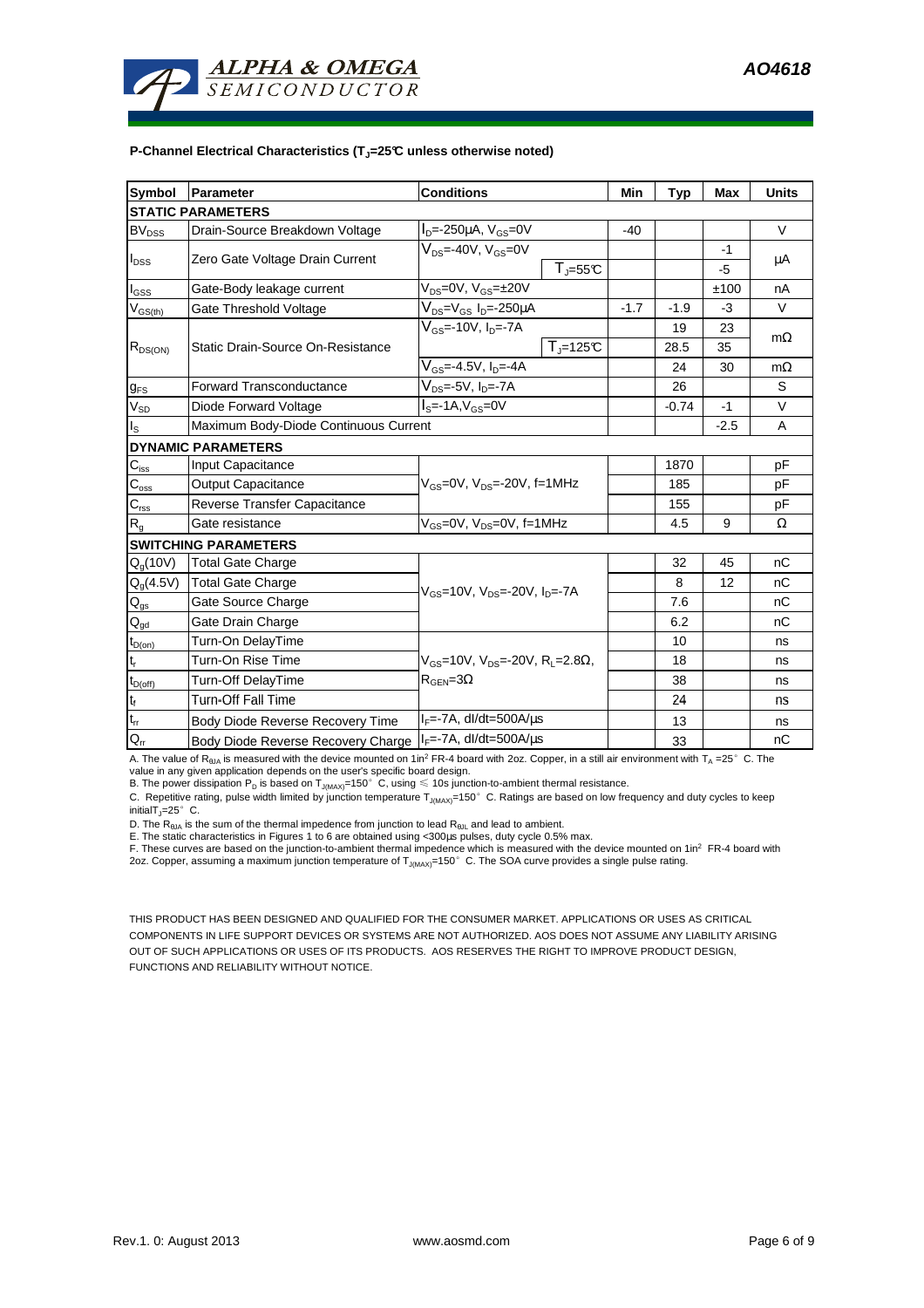**AO4618** 



**ALPHA & OMEGA SEMICONDUCTOR** 

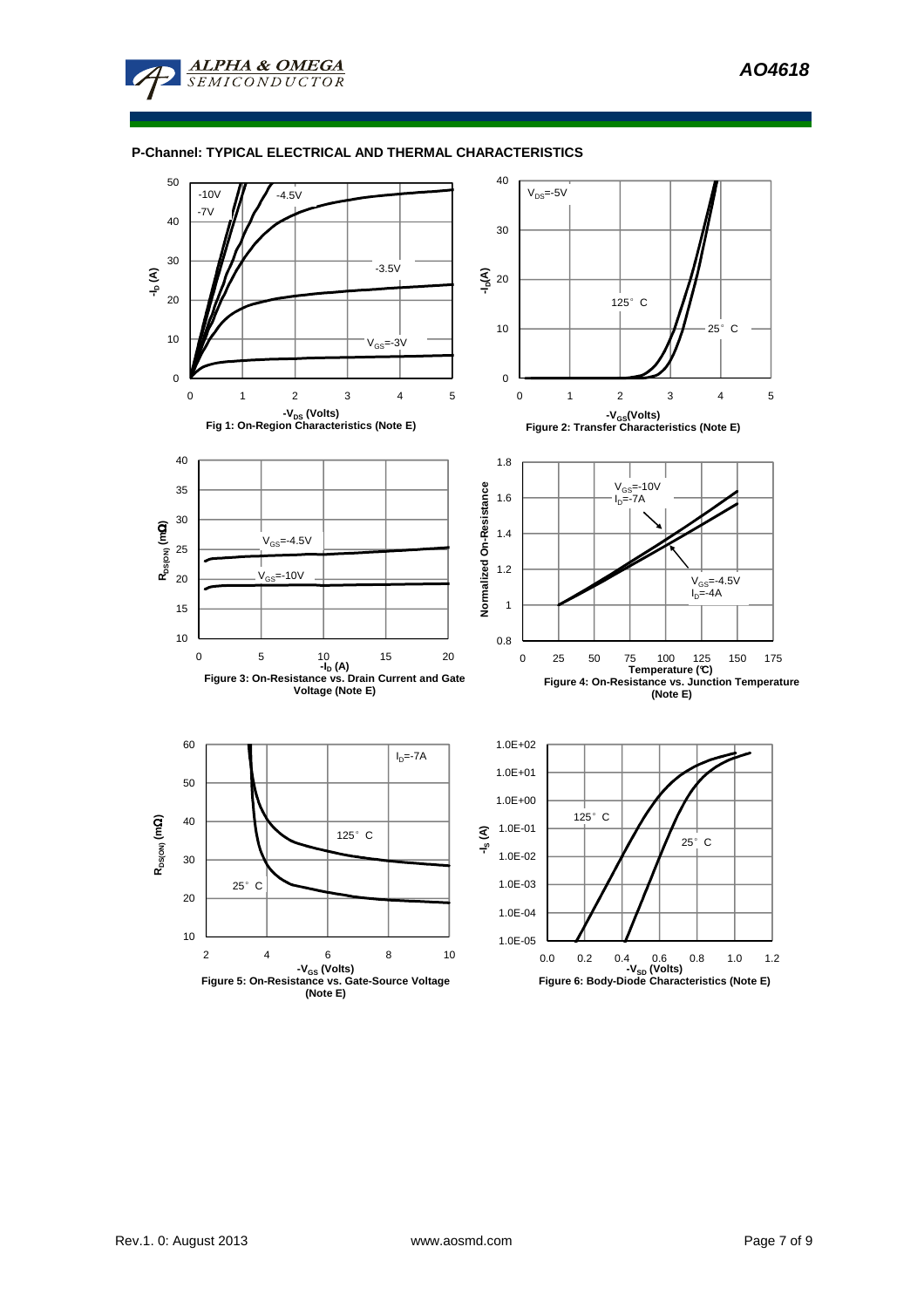

**ALPHA & OMEGA** MICONDUCTOR